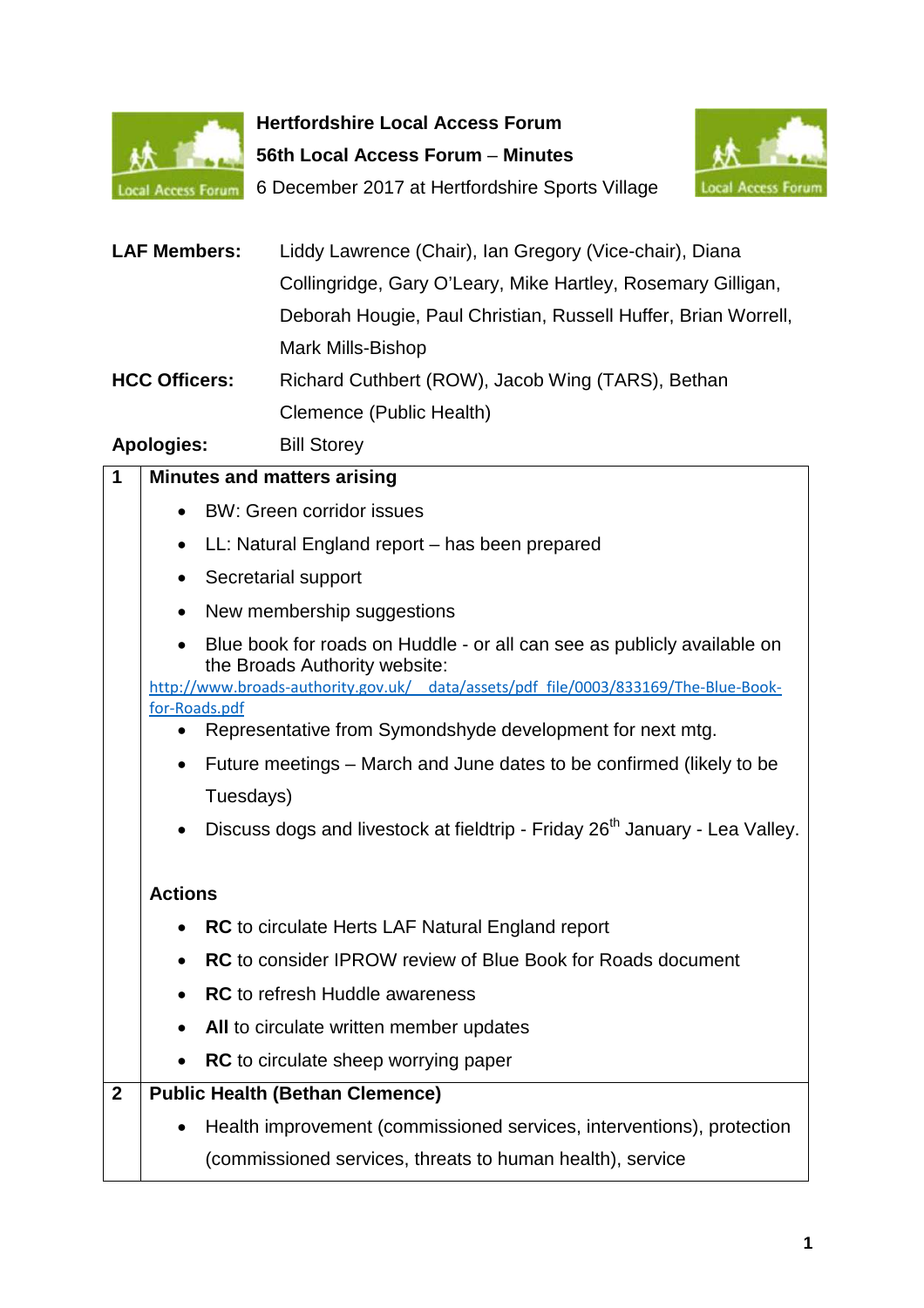improvement, via Policy and strategy influence

- Prevention and Reducing health inequalities (11 year life expectancy gap in Herts, between healthiest and least healty)
- £16m per year cost to society of physical inactivity
- Wider determinants of health behaviours, socio-economic factors, built environment
- No direct cause and effect relationship, but natural environment is fundamental to human health
- Local activity examples:
	- o Hertfordshire health walks, 20-60% decrease in a wide range of diseases, £1 spend =  $£7$  NHS benefit
	- o ParksHerts app: locations of parks and information, also links into to walking and cycling routes (see www.parksherts.co.uk)
	- o Year of Physical Activity (2018) Herts Sports Partnership led, primarily around the "Couch to 30 mins" campaign, series of short videos. Contact Jane Parker at Herts Sports Partnership
	- o Other district led projects include support for Mudlarks Community Garden and Park Run
- Social prescribing NHS Sustainable Transformation Plans, enabling people to help themselves, avoiding GP appointments for non-medical issues, referral route through HertsHelp

## **Questions**

- Life expectancy gap elsewhere? Average for England around 7 years, also consider disability inequality, pockets across county
- County and district roles? Good working relationships some devolved funding to local priorities
- Fall prevention being picked up by Adult Care Services primarily
- Local Nature Partnership? Currently no resource, options are being considered
- Involvement in countryside stewardship schemes? Some relevance of ROWIP; primarily through DEFRA
- U3A involvement as regards elderly? each U3A area has many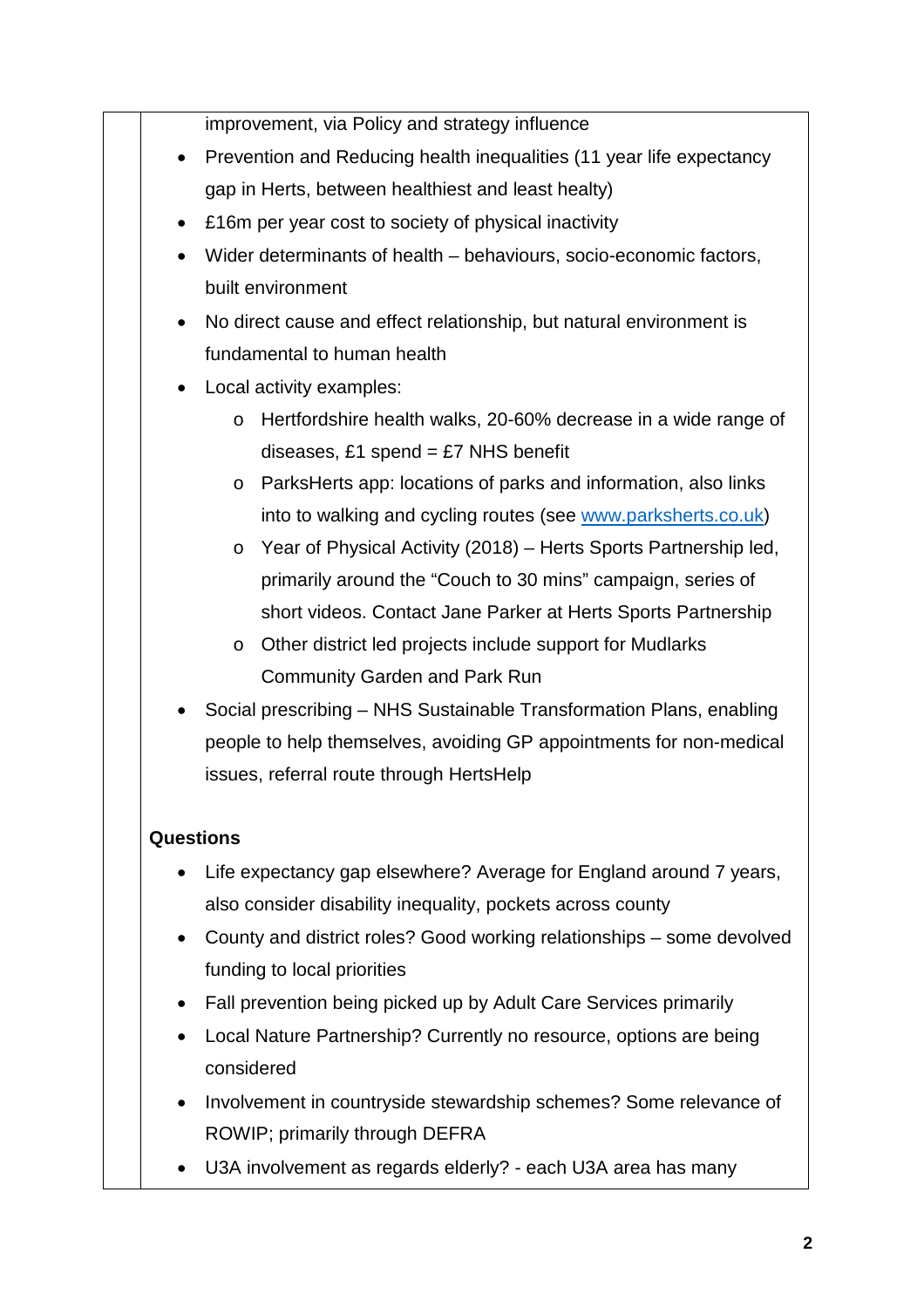|   |                                                                     | walking groups                                                                 |
|---|---------------------------------------------------------------------|--------------------------------------------------------------------------------|
|   |                                                                     | Bucks LAF - encouraging cycle routes within the transport planning             |
|   |                                                                     | framework.                                                                     |
|   |                                                                     |                                                                                |
|   | <b>Actions</b>                                                      |                                                                                |
|   |                                                                     | <b>BC</b> to circulate natural environment and public health literature review |
|   | $\bullet$                                                           | <b>BC</b> to circulate Wildlife Trusts natural environments research           |
|   | $\bullet$                                                           | <b>BC</b> to pass stewardship access opportunities through Public Health       |
|   |                                                                     | <b>England to DEFRA</b>                                                        |
| 3 | Access and Rights of Way, and Countryside Management Service review |                                                                                |
|   |                                                                     | Tony Bradford appointed head of Countryside and Rights of Way                  |
|   | ٠                                                                   | County Council budget constraints – merger of the two teams                    |
|   |                                                                     | Slight reduction in staffing expected (2 posts)                                |
|   |                                                                     | Seeking to finalise new structure by 2 <sup>nd</sup> April 2018                |
| 4 |                                                                     | <b>Local Transport Plan 4</b>                                                  |
|   |                                                                     | Consultation - see www.hertfordshire.gov.uk/ltp                                |
|   | ٠                                                                   | NB: closing at end of January                                                  |
|   | <b>Actions</b>                                                      |                                                                                |
|   |                                                                     | All to respond to LTP4 consultation                                            |
| 5 |                                                                     | <b>Major developments</b>                                                      |
|   |                                                                     | Concern from British Horse Society that large developments traffic             |
|   |                                                                     | generation affecting minor road network, forming links between the             |
|   |                                                                     | bridleway (and wider Rights of Way) network                                    |
|   |                                                                     | Examples in North Herts, East Herts, St Albans                                 |
|   |                                                                     |                                                                                |
|   | <b>Questions</b>                                                    |                                                                                |
|   |                                                                     | Crown land exemptions? Some but generally the same regulation                  |
|   |                                                                     | applies                                                                        |
| 6 | <b>Actions</b>                                                      |                                                                                |
|   |                                                                     | <b>RC</b> to circulate Herts LAF Natural England report                        |
|   | $\bullet$                                                           | RC to consider IPROW review of Blue Book for Roads document                    |
|   |                                                                     | <b>RC</b> to refresh Huddle awareness                                          |